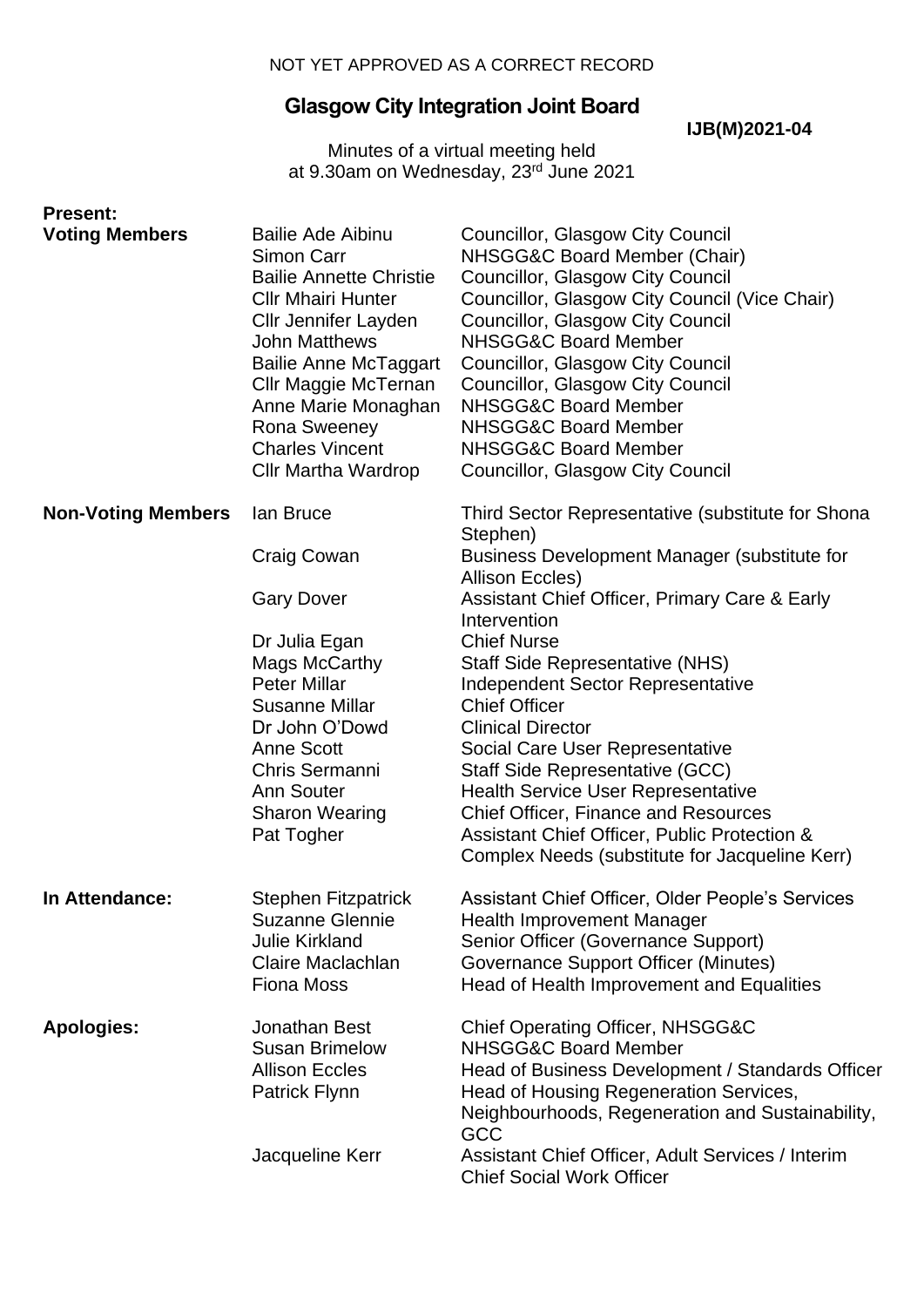### **OFFICIAL**

NOT YET APPROVED AS A CORRECT RECORD Amina Khan NHSGG&C Board Member Cllr Jane Morgan Councillor, Glasgow City Council Shona Stephen Third Sector Representative Flavia Tudoreanu NHSGG&C Board Member

**Actions**

### **1. Declarations of Interest**

There were no declarations of interest raised.

# **2. Apologies for Absence**

Apologies for absence were noted as above.

### **3. Minutes**

The minutes of 5<sup>th</sup> May 2021 were approved as an accurate record.

### **4. Matters Arising**

There were no matters arising.

# **5. Integration Joint Board Rolling Action List**

Craig Cowan presented the IJB Rolling Action List advising there were five open actions which are ongoing.

Ref No 39 – Set-aside budget – Officers confirmed this is an ongoing action and there is information in the Outturn report regarding the approach to setaside that has been taken for this year.

Ref No 54 – Review of the Youth Advisor Representative position on the IJB Public Engagement Committee – Officers advised an update will be provided later in the year.

Ref No 60 – Short Life Working Group (SLWG) on Performance – Officers advised following feedback from the group the Annual Performance Report has been revised. An update on the SLWG will be provided at a future IJB meeting.

Ref No 61 – Scottish Government Funding for Improved Mental Health Services and Support for Children and Young People – Councillor Mhairi Hunter advised there is a meeting scheduled with the new Minister and an update will be provided at the next IJB.

Ref No 63 – New IJB Complaints Procedure – Simon Carr to raise concerns with the IJB Chair and Vice Chair Executive Group – Simon advised this is still ongoing as the Executive Group have still to meet.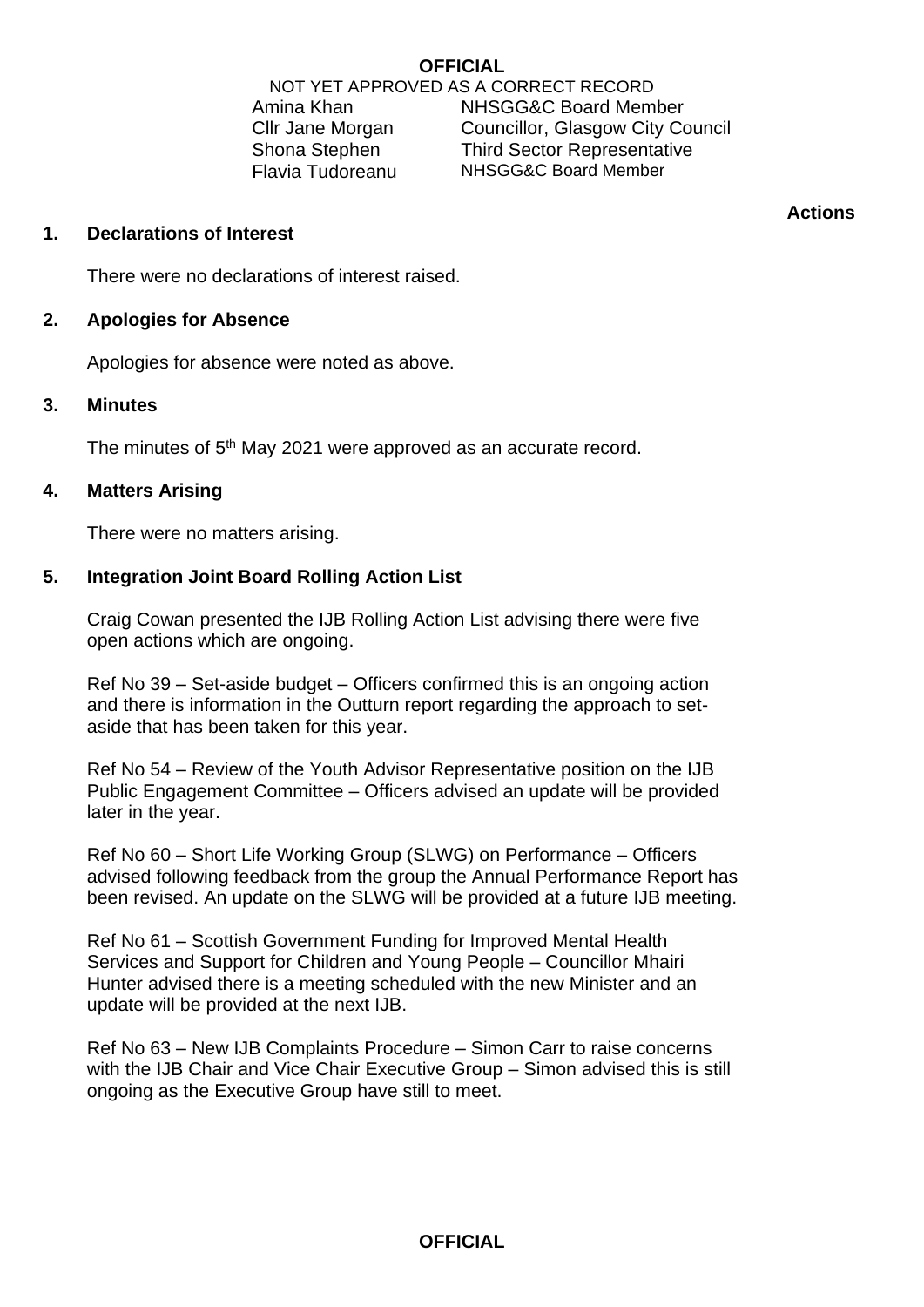#### **6. Chief Officer Update**

Susanne Millar provided the Chief Officer Update on COVID-19 in the City and the Senior Management Team response to this.

As at 22<sup>nd</sup> June 2021, Glasgow City cases per 100k are 202; the overall figure for Greater Glasgow and Clyde is also 202. The dissemination rate in Glasgow City is 1.28; Greater Glasgow and Clyde is 1.40.

Officers advised the Community Assessment Centre at Barr Street remains busy however fewer people are being referred to hospital. Acute is stable at this time, there are 52 inpatients, with 3 patients in ICU and 5 in HCU.

In terms of HSCP care homes, these remain stable, there are still individual cases of staff testing positive but there is no onward transmission to residents.

There is an increase in Social Work sickness absence, some of which relates to COVID-19 cases in schools where parents are having to self-isolate. Staffing remains under pressure, but the service is coping.

The position in relation to Mental Health inpatients is stable. There are individual cases of staff testing positive and 1 or 2 patients testing positive but not becoming significantly unwell.

There is an outbreak in Low Moss Prison which as at 21<sup>st</sup> June had 24 positive cases. An Incident Management Team (IMT) investigation took place on 21st June and their view is the outbreak is under control and the Scottish Prison Service (SPS), Public Health and the HSCP have taken all the necessary steps. The vaccination programme is continuing in the prison but has slowed down due to one of the halls being closed.

To summarise, the HSCP is still under pressure in a COVID-19 environment but coping.

Members questioned if the dissemination rate and cases per 100k are increasing or are stable.

Officers advised the number of cases are increasing, it fluctuates slightly but they are on the increase. Public Health's analysis is a mixed picture across Greater Glasgow and Clyde for community transmission relating to hospitality, schools and indoor mixing. All those areas where restrictions have relaxed have seen an increase in cases, which is to be expected.

### **7. Outturn Report 2020-21**

Sharon Wearing presented report to provide a high-level overview of the Integration Joint Board's draft outturn position for 2020/21, and to seek approval for the transfer of funds to reserves to allow completion of the Integration Joint Board's Accounts by the statutory deadline of 30 November 2021.

#### **Actions**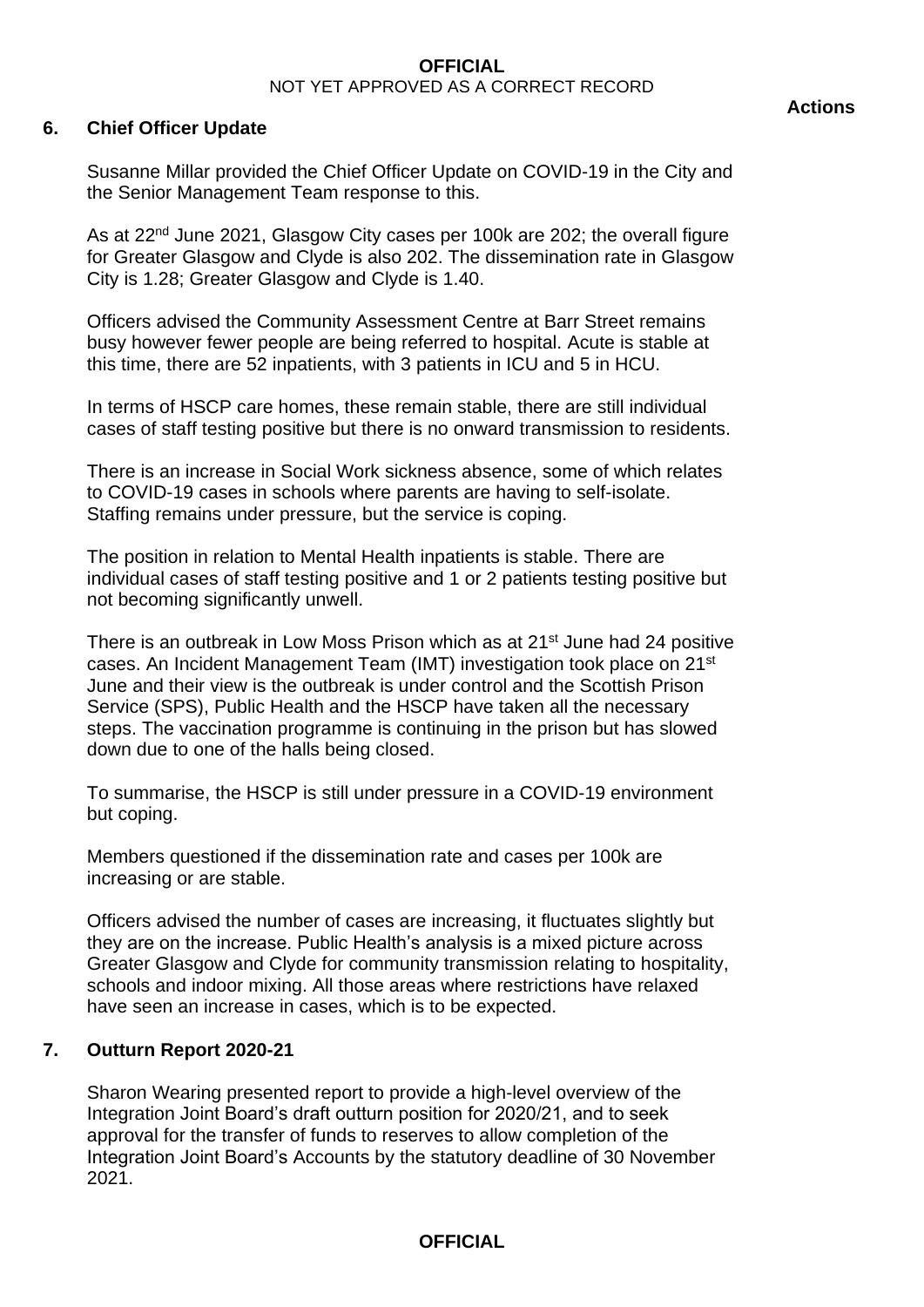The report was presented to the IJB Finance, Audit and Scrutiny Committee on 9<sup>th</sup> June 2021.

# **The Integration Joint Board:**

- **a) noted the contents of the report;**
- **b) approved the transfer of earmarked and general reserves of £55.222m as outlined in paragraph 5.3; and**
- **c) approved the redistribution of reserves as outlined in paragraph 5.5.**

# **8. Unaudited Annual Accounts**

Sharon Wearing presented report on the Unaudited Annual Accounts for the year ended 31 March 2021.

Officers highlighted a change in the report from the version presented to the IJB Finance, Audit and Scrutiny Committee (FASC) on 9<sup>th</sup> June 2021. Officers were recently notified by Audit Scotland that there is a requirement for both PPE and community testing kits provided by NSS to be recorded within the Health Board Accounts. The technical guidance for IJBs is awaited. To comply with the statutory deadlines the Unaudited Accounts will be presented for audit as approved by the IJB. Any audit adjustment will be reported to the IJB when the Audited Annual Accounts are presented for approval.

# **The Integration Joint Board:**

- **a) noted the IJB's Unaudited Annual Accounts;**
- **b) approved the submission of the Unaudited Annual Accounts in Audit Scotland; and**
- **c) noted the timetable for the sign-off the Annual Accounts in Appendix 1.**

# **9. Justice Social Work Recovery Planning Proposals**

Pat Togher presented report to update on the additional Scottish Government grant award received by Justice Social Work to support COVID-19 recovery work and to seek approval for the remaining spend as detailed in the report.

Members questioned the plans going forward for expenditure on supporting birth mothers who have lost care of their children if the funding is for one year only.

Officers advised this service is an enhancement of the service currently provided by Tomorrow's Women Glasgow. The new service being proposed will work through case reviews and identify gaps in support for mothers who have had children removed and will be used as a test for change to see if a difference can be made for those women moving forward. Officers advised that the proposals are in accordance with the award letter and there is a risk attached to all the proposals due to the temporary nature of the funding. Staff

# **OFFICIAL**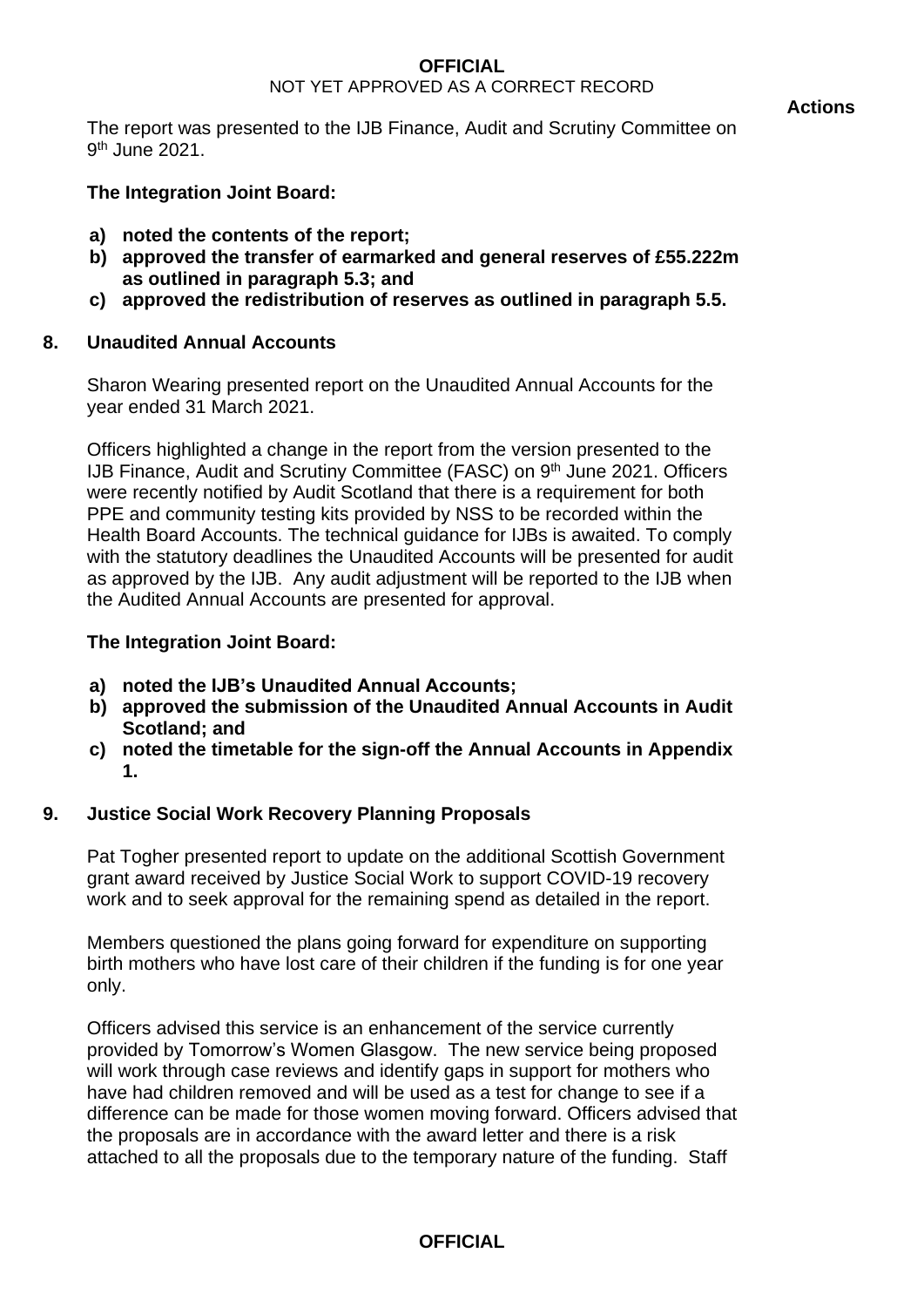are being recruited on a temporary basis with a view to finding a permanent location in Glasgow.

Officers advised this has been raised formally with Scottish Government senior officials. The current backlog of 30% will to continue through to 2025 however the grant award to support COVID-19 recovery work includes a requirement to spend the grant within the financial year.

Officers will continue to raise this with the Scottish Government and will try to mitigate the recruitment issues by offering staff opportunities that might not be in Justice Services.

Officers confirmed that the temporary nature and timing of the funding being received from three different divisions of the Scottish Government has been raised through the Chief Officers and Chief Finance Officers forums. The significant amount of money being awarded for recovery within short timescales is challenging for Officers to ensure it is used to best effect, particularly where recruitment is involved. The mitigation is to try and locate new monies in existing services and transform how core business is being done.

Members highlighted the backlog in court cases and unpaid work hours and the proposal to use overtime to support recovery efforts and questioned if work is being carried out with the Scottish Court Service to help gather evidence going forward.

Officers advised they have a very good relationship with the Scottish Court Service and the Sheriff Principal. There is close working to create as many efficiencies as possible, such as alternatives to a report would be sought where possible and further electronic methods are being explored. Officers confirmed that interface arrangements take place routinely, and the Courts are aware of the impact on the HSCP of standing up additional courts.

Members asked for more detail on the role of the Glasgow Violence Against Women Partnership (GVAWP) in developing projects and if this is an ongoing plan.

Officers advised that GVAWP have been involved in the development of the HSCP Domestic Abuse Strategy from the beginning. They are aligned to the work of the HSCP and they are part of the development of the service going forward.

Members questioned if Officers have the flexibility to make changes when something isn't working and to look at alternatives.

#### **Actions**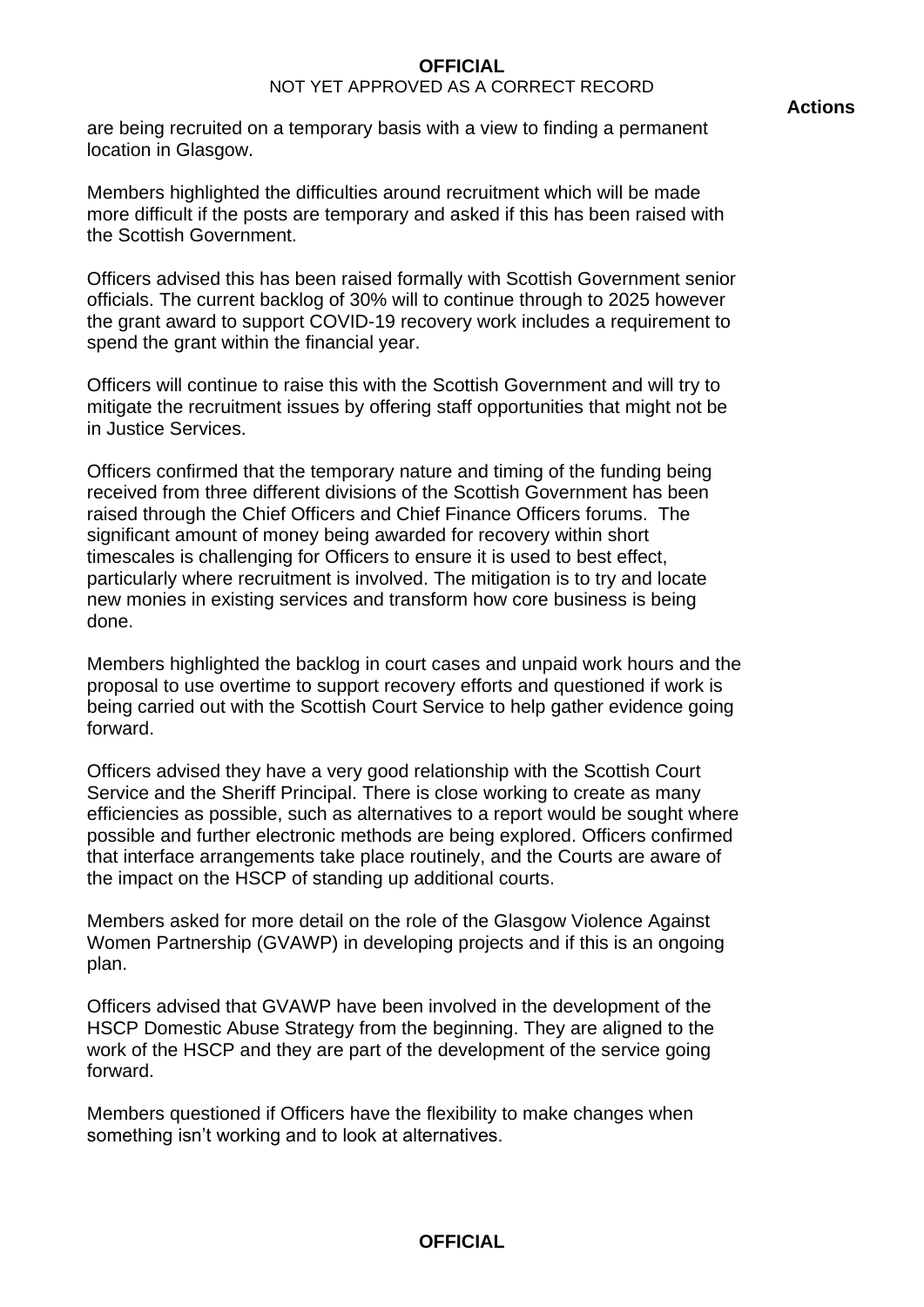The Chief Officer provided reassurance that this is feature of how the HSCP operates as a senior team. A lot is prescriptive and there are boundaries that need to be operated within however Officers have a reasonable sense on what will work and will make changes if they don't.

Members commented on the staffing issues and the risks associated with overrecruiting and questioned if there is a modelling carried out which outlines ringfenced work to be undertaken if there is over capacity resulting from the recruitment.

Officers advised this is discussed at the Workforce Planning Board and there is a Workforce Planning Strategy. There is intelligence around the areas where it is a reasonable risk to take, such as health visiting, home care and care homes. The 3-year financial strategy is part of that consideration.

Officers confirmed an updated Workforce Plan will be presented to the IJB in March 2022.

**Officers** 

### **The Integration Joint Board:**

- **a) noted the proposal outlined in this report; and**
- **b) approved the proposed spend in principle and acknowledged risk associated with short term funding.**

### **10. Mental Health Recovery and Renewal Programme**

Susanne Millar presented report to set out phase 1 of the proposals for improving Mental Health services and preventing poor Mental Health to meet the conditions set out by Scottish Government in their letters to Chief Executives and Chief Officers dated 24th March 2021 and 5th May 2021. The paper also seeks approval to delegate authority to the Chief Officer, Chair and Vice Chair of the IJB to agree a programme of work to utilize the Scottish Government funding allocation.

Officers advised they were keen to make sure IJB Members were sighted on the funding allocation although the detail is not available yet. Discussions are continuing with Chief Officers across Greater Glasgow and Clyde.

The Mental Health Strategy has been refreshed and this has identified a number of areas for transitional/recurring funding to support the overarching aims of the strategy and this is where the funding will be focused on.

Officers advised the funding must be spent as directed by the Scottish Government.

There are ongoing discussions with Chief Officers across the 6 Partnerships, the Mental Health Programme Board and the Health Board Corporate Management Team. Due to timing issues, Officers are seeking approval to delegate authority to the Chief Officer, Chair and Vice Chair of the IJB to agree

# **OFFICIAL**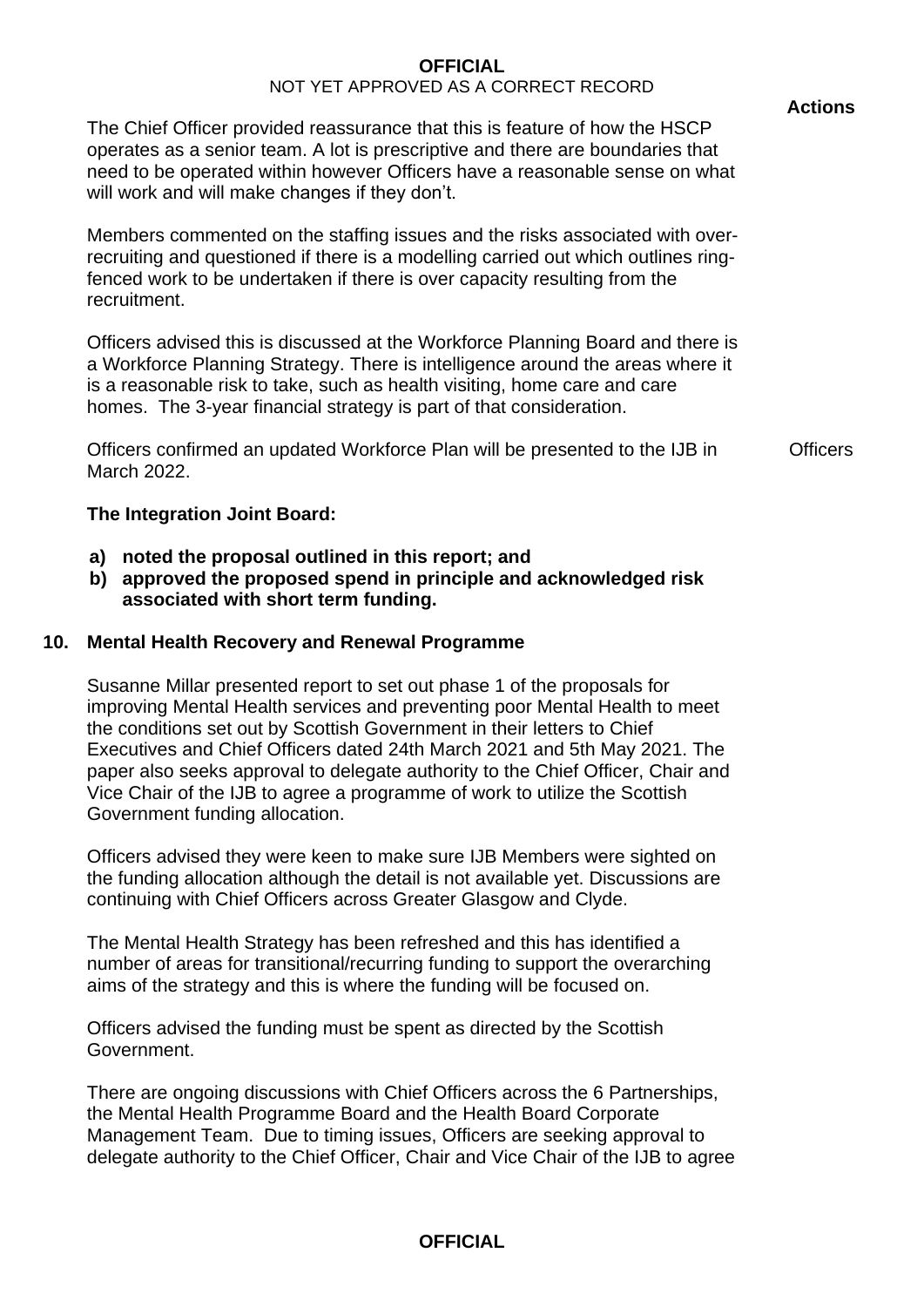a programme of work as the IJB does not meet again until September 2021. Members will be kept informed on the proposals once agreed.

Members questioned the timescale for the renewal of the Mental Health Strategy and if this will be aligned to the Strategic Plan.

Officers advised that the lessons learned approach has been used to refresh the Strategy in light of COVID-19 and this ties in with the Strategic Plan. The refresh will be co-ordinated across GG&C and reported to IJBs.

# **The Integration Joint Board:**

**a) delegated authority to the Chief Officer, Chair and Vice Chair of the IJB to agree a programme of work that does not exceed the allocated Scottish Government Funding.** 

# **11. Annual Performance Report 2020-21**

Susanne Millar presented report which seeks approval of the Annual Performance Report for the Health and Social Care Partnership for the year 2020/21.

Officers highlighted the case studies that were added to the report from feedback received.

One of the developments is better links into the Strategic Plan, as well as links to the National Health and Wellbeing Outcomes.

Reflections on COVID-19 are included as well as key achievements, areas for improvement and financial performance.

Officers advised that performance is discussed in detail at the IJB Finance, Audit and Scrutiny Committee. The Chair also confirmed that the work from the Short Life Working Group on Performance is also due to report back to the IJB.

# **The Integration Joint Board:**

- **a) approved the attached Annual Performance Report for 20/21;**
- **b) noted that some final year-end figures will be included once available;**
- **c) approved that responsibility for any final amendments to the report to incorporate these year-end figures will be delegated to the Chief Officer; and**
- **d) noted that a glossy Version and Summary Version will also be produced and published as has been done previously.**

# **OFFICIAL**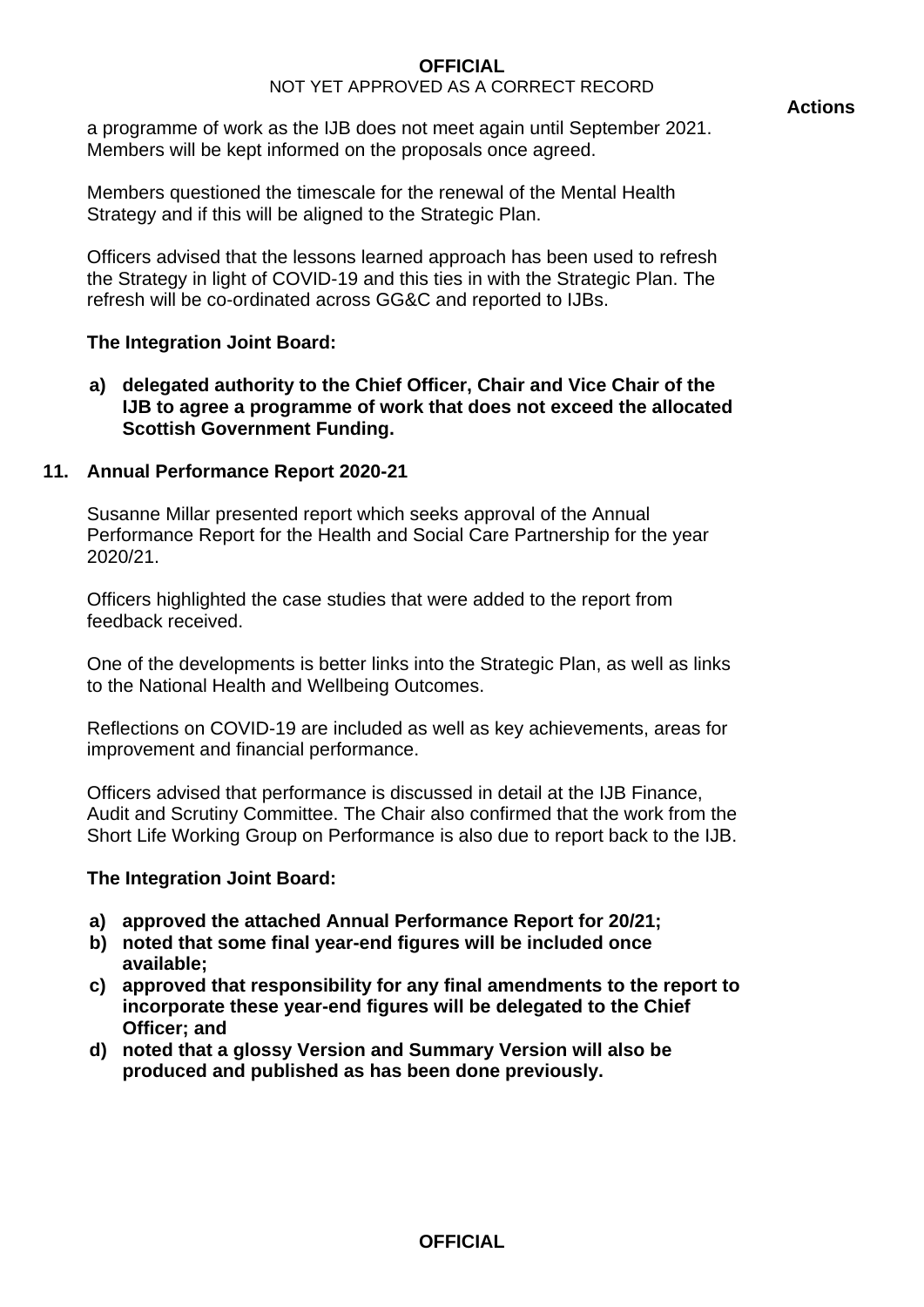# **12. Carer Strategy Implementation Update 2021-2022**

Susanne Millar presented report to update on implementation of the Carer Strategy 2020/21 including responses to COVID-19.

# **The Integration Joint Board:**

- **a) noted the update on the implementation of the GCHSCP Carer Strategy during 2020/21 including COVID response;**
- **b) noted the early intervention and prevention approach in the service delivery infrastructures to deliver carer support, the central role of the 3rd sector and over all Glasgow Carers Partnership's contribution to the HSCP's Maximising Independence programme; and**
- **c) noted the intention to review and update both carer strategies in partnership with key partners, carers and young carers with a view to having new strategies being in place from 2022 onwards.**

# **13. Maximising Independence in Glasgow City Update**

Stephen Fitzpatrick delivered a presentation on Maximising Independence – The story so far. The key points from the presentation are noted as follows.

Back to the beginning:

- Original report was presented to the IJB in June 2019
- Permission was given for fundamental change aimed at long-term sustainability
- IJB committed significant bridging funding

Achievements in past 2 years:

- Pandemic lost time, but gained perspective
- Huge commitment from the Third Sector Partners and workstreams
- Cross-sector Programme Team established
- Established Partnership Programme Board with 5 workstreams

What does Maximising Independence look like in Practice:

- Person A presents to HSCP 'front door'
- HSCP response is to focus on A's assets and resources, rather than their perceived deficits
- Any HSCP intervention is proportionate and purposeful
- Where A's needs might be best met in their local community, those resources exist and are accessible
- A can access TEC, carer support and other key enablers of self-care
- Ideally A only presents to the HSCP where there is no better community alternative to statutory support
- Higher capacity for self-care results in improved health and care outcomes for all, inequalities reduce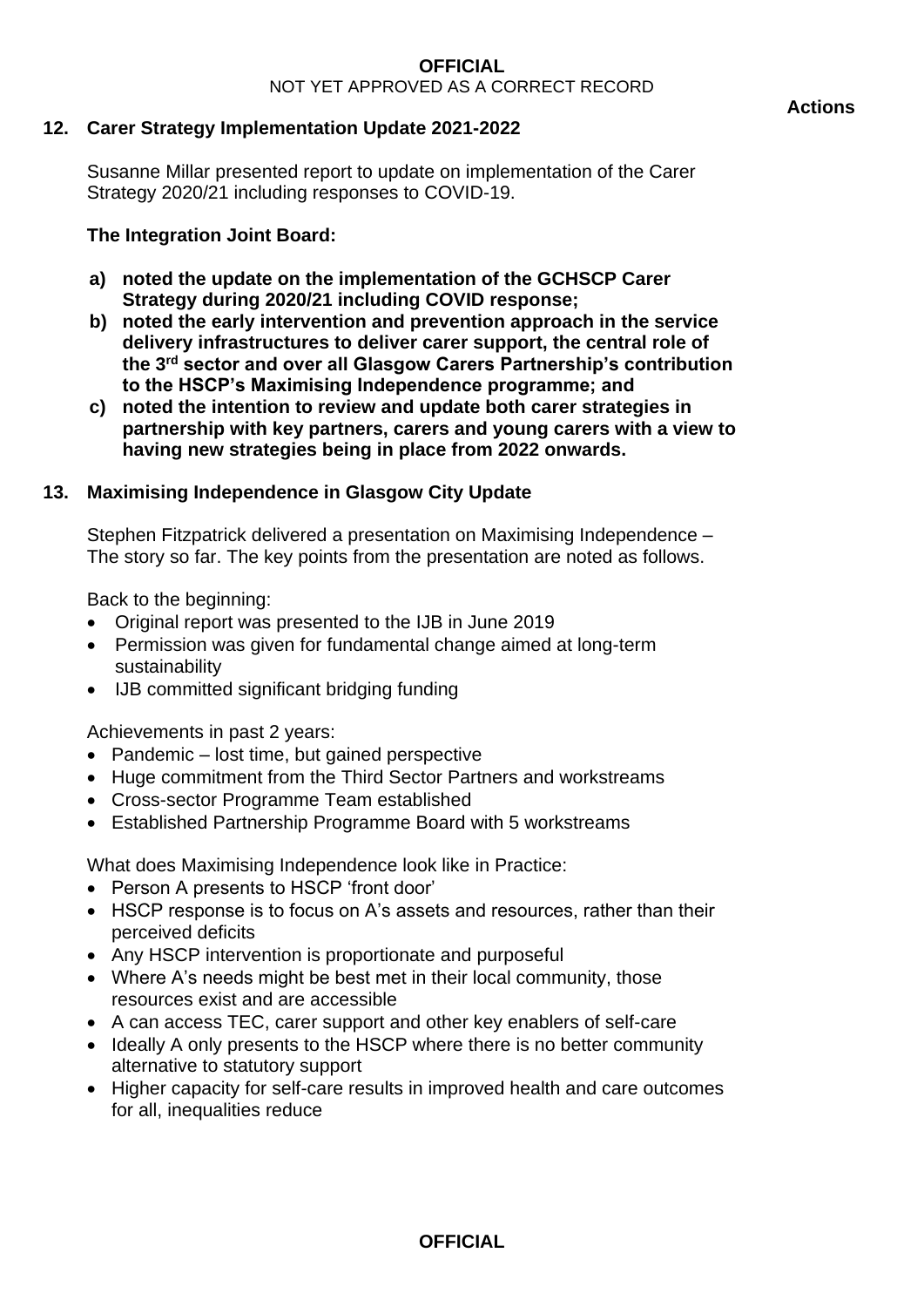# **OFFICIAL**

### NOT YET APPROVED AS A CORRECT RECORD

Lessons Learned:

- Collective thinking has evolved MI as a unifying ethos for all transformation, not a single project
- Impatience and rush to the 'wrong' action can undermine trust and goodwill
- Language matters
- Expect and encourage uncomfortable challenge
- Be realistic about timescales this is a long-term transformation

What's Next:

- Roll out engagement plan frontline and public
- Continue to be patient in balancing 'doing' with building trust for complex change through co-production
- Change initiatives at different stages of development
- Permission from IJB to keep going with complex, long-term transformation

Members expressed their support for Maximising Independence noting that transformational change takes time and support from the IJB to help it develop is key.

The Chief Officer advised that feedback from the IJB Development Session was helpful and Officers are conscious of the huge complexities with the MI Programme. A commitment was made to provide presentations to the IJB on a regular basis to ensure they are updated with progress.

Members questioned if there is joined up working on the transport issues and connectivity to develop a community asset-based approach.

Officers advised that one of the aspirations of the programme is to make connections across the piece and work will take place with partners to provide the best life opportunities. The Communities Workstream will give some focus to transport.

Members praised the programme and the principles around it but highlighted the challenges when looking at population level planning. Clarity was sought on how Officers will create the service framework for individual's needs.

Officers confirmed they haven't attempted anything as seismic as the MI programme before and the power shift is tangible. It is hoped to build success in the initial work and then build momentum through a whole population approach. Officers highlighted that they don't have all the answers yet, but the principles and judgement are there. The success of the programme is dependent on people engaging, trusting and having a common understanding.

Members questioned the Communication Strategy for engaging with the public on the Maximising Independence Programme.

**OFFICIAL**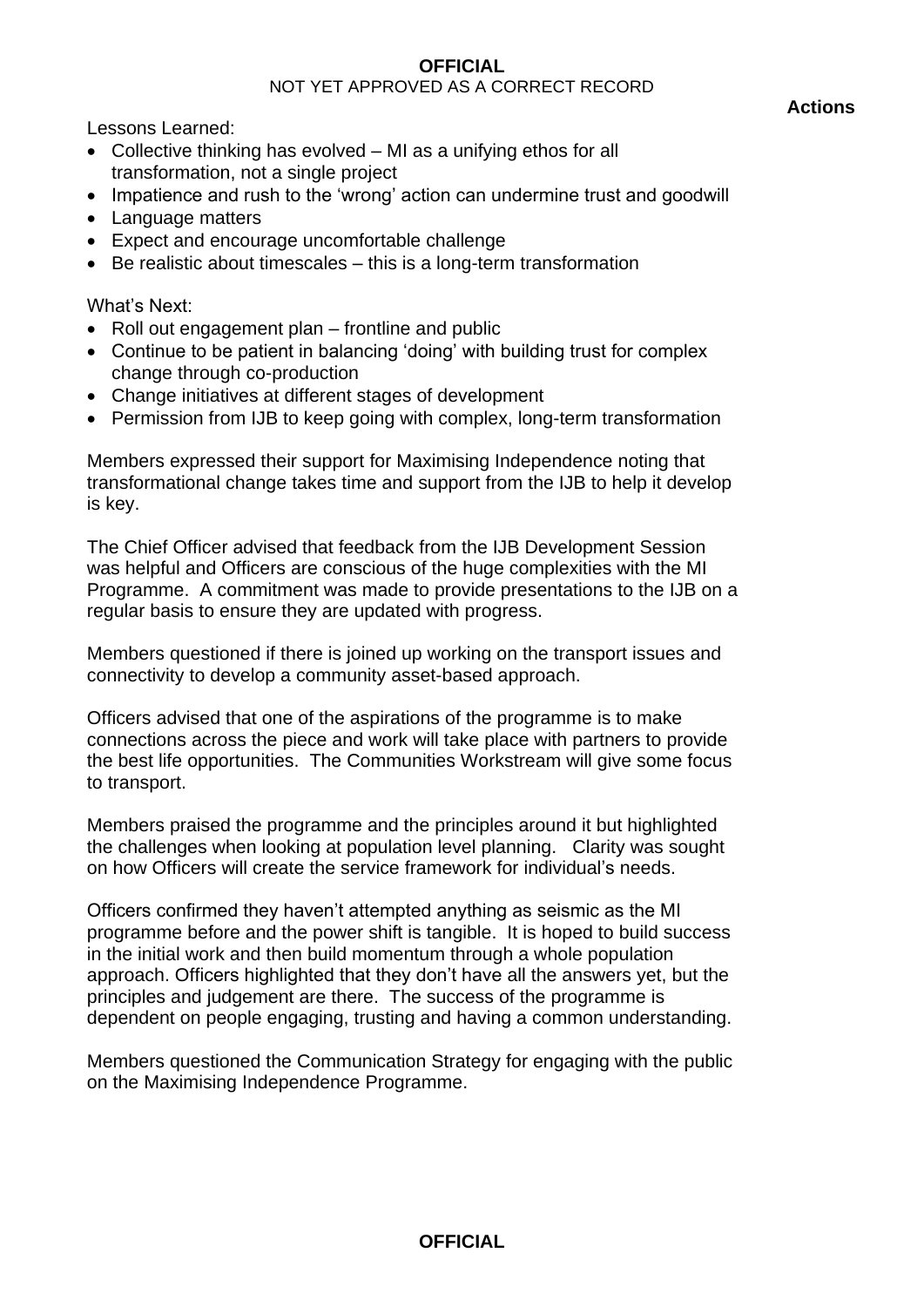#### **Actions**

Officers advised there is developed thinking on engagement and there is a Communication and Engagement lead. The learning from the We are Snook research will help with this. The next big priority will be speaking to the public and frontline staff and language will be important.

### **The Integration Joint Board:**

- **a) noted the presentation; and**
- **b) confirmed support for Maximising Independence.**

# **14. Community Link Worker Programme Update**

Gary Dover presented report to update on the Community Link Worker (CLW) Programme, part of the Primary Care Improvement Plan.

Officers confirmed the report was being presented following a request from Members at a previous IJB seeking more detail on the background and impact of the CLW programme.

Officers highlighted that they are in discussions with the Scottish Government about the level of need in Glasgow and seeking further resources to support an extension of the CLW programme.

Members highlighted the helpful case studies and questioned if they can be evaluated in the coming years to see if the impact has been sustainable.

Officers advised there is a programme of work with providers ongoing, but there isn't an evaluation process in place. Officers agreed to discuss this with providers to see if they can track some of the participants to see what the longterm impacts are.

Members asked how Officers evidence that the CLW programme is providing additional capacity for GPs to deal with more difficult cases.

Officers advised that it is a complex picture and evaluation was carried out nationally of the original programme to try to evidence GP time saved however they were unable to evidence this. Officers advised that there are a number of individual interventions that are part of a longer-term programme in Primary Care to relieve pressure on GPs.

# **The Integration Joint Board:**

# **a) noted the contents of the report.**

# **15. Glasgow City Schools Health and Wellbeing Survey 2019-20**

Gary Dover presented report providing an overview of key findings from the Glasgow City Schools Health and Wellbeing Survey 2019/20, prior to publication of the full report.

# **OFFICIAL**

**Officers**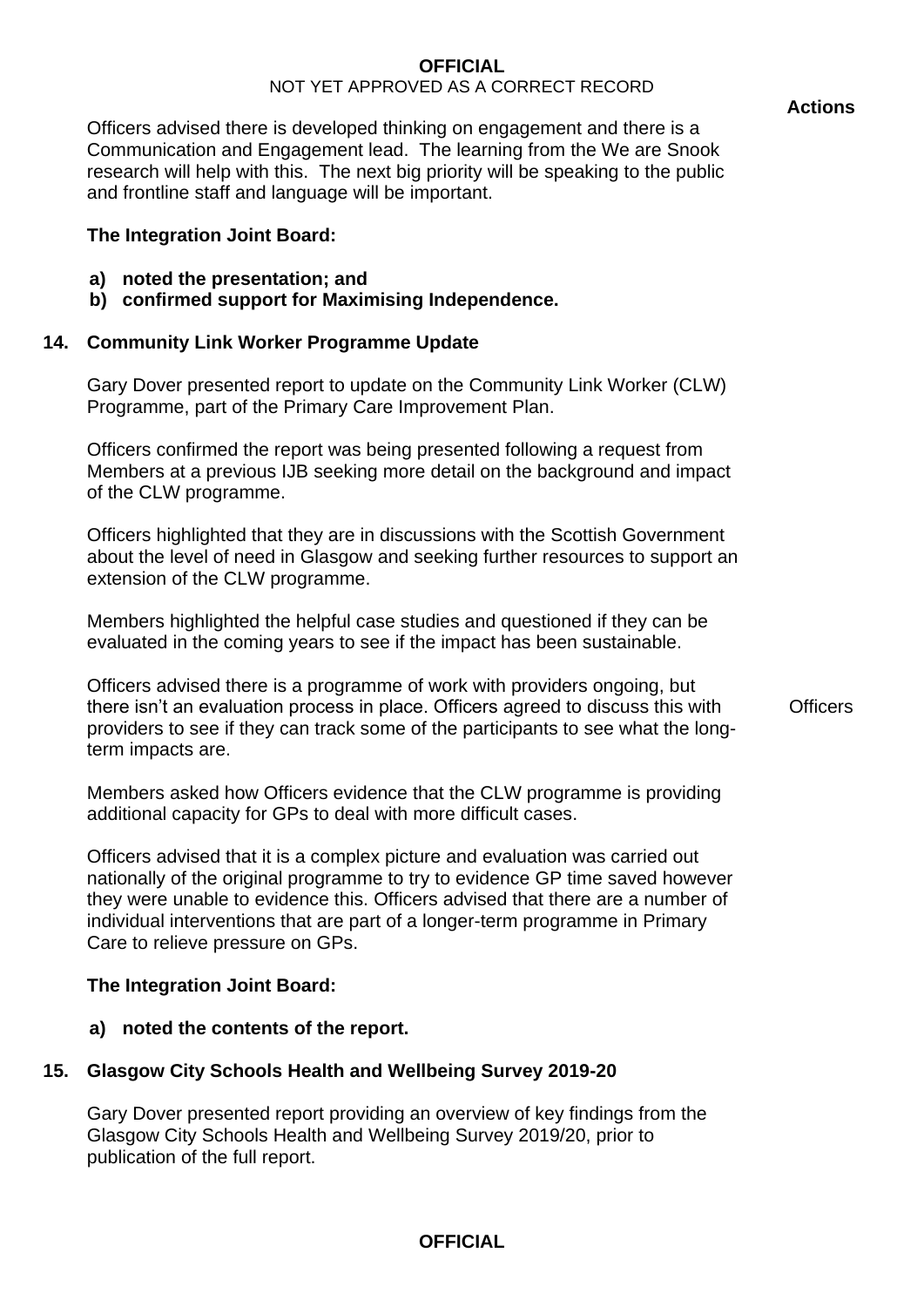Officers advised the report is produced on a regular basis and provides a good snapshot of what is happening. Officers are keen to talk to groups across the city who have an interest in the full report or aspects of it. The data was collected prior to the pandemic therefore doesn't show the COVID-19 differences for children.

Members commended the report and noted it is a rich source of data. It was noted that the previous report included a section on sexual health and relationships and questioned if this was included in the latest report.

Officers confirmed it was included in the recent report and there are significant differences. Officers offered to discuss further with the Member outwith the meeting **Officers** 

Members questioned how the data in the report is used by Officers.

Officers advised the report is presented to the HSCP Senior Management Team who are asked to reflect the findings in their service planning and specific plans. The Health Improvement Team also work with Education Services to present the findings, including head teacher presentations. The data helps influence service planning in children's services due to the ability to report on trends.

Officers confirmed that the findings were being presented to the IJB first and there is a communication plan in place around where it is presented next and who has an interest in which components.

# **The Integration Joint Board:**

- **a) considered the outcomes of the Glasgow City Schools Health and Wellbeing Survey 2019/20 report; and**
- **b) invited further updates on any of the key themes identified.**

# **16. Annual Risk Management Review 2020-21**

Craig Cowan presented report providing an annual summary on the risk management activity and risk registers maintained within the Glasgow City Health & Social Care Partnership during 2020/21.

Members sought clarity on what governance routes the risk reports go through other than the IJB and IJB Finance, Audit and Scrutiny Committee.

Officers advised there is an ongoing programme of reviewing risks at the HSCP Senior Management Team.

Members questioned the decision-making process around classifying high/very high risks. It was noted that some are strategic risks and others are operational that are specific to one part of the service.

# **OFFICIAL**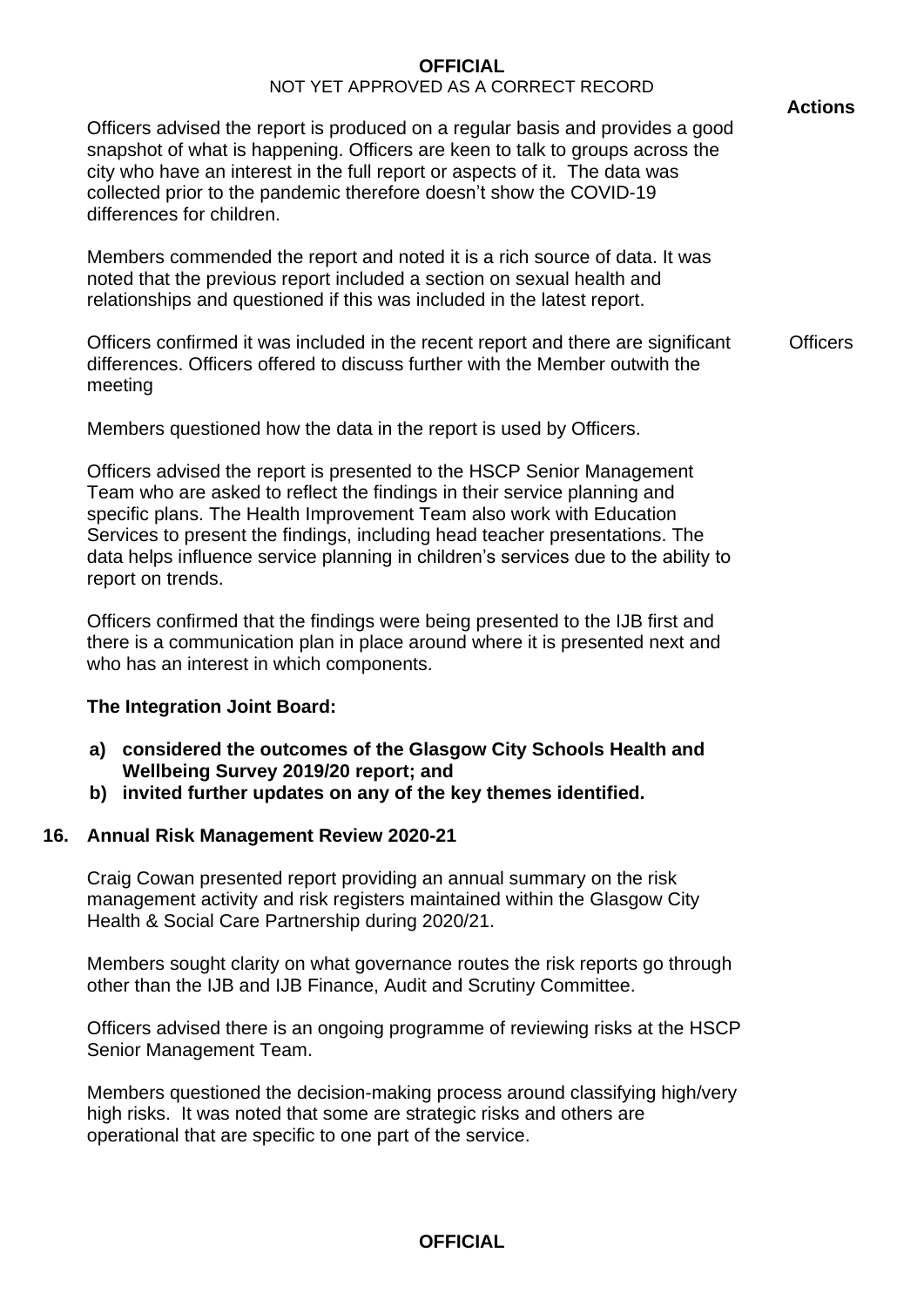Officers advised the benchmarking for health and social care risks is what the impact is on the service and if there is a risk to life and limb. Officers noted the Social Care and Health Board risk registers are more operational and the IJB risk register is strategic, particularly around financial responsibility.

Officers advised there is a group being set up across the GG&C Health Board area in relation to the reporting of risks to ensure there is consistency. Steven Blair will be attending for GCHSCP and the outcome of these discussions will be brought back to the IJB Finance, Audit and Scrutiny Committee.

Members suggested that if risks are being managed and a governance process is in place that is managing the risk, then they don't need to be on the risk register.

Members questioned how the risk registers are used in discussions going forward in relation to workforce planning and referenced work with the Scottish Prison Service (SPS) around the vaccination programme roll out across prisons.

Officers advised there is a Service Level Agreement (SLA) with the SPS for health services in the three prisons in Greater Glasgow & Clyde (Glasgow City HSCP is the lead). The increase in prison population hasn't necessarily resulted in a change to the SLA but has resulted in the HSCP putting in additional resource in the services it is responsible for. The issues are managed at a national level rather than local level. Workforce issues would appear on the risk register where all options for mitigating the workforce pressures have been exhausted.

### **The Integration Joint Board:**

- **a) noted the contents of the report; and**
- **b) noted the attached Integration Joint board, Social Care and Health risk registers.**

# **17. Glasgow City IJB – Directions Annual Report 2020-21**

Craig Cowan presented report providing a summary of the Directions issued by Glasgow City IJB to Glasgow City Council and NHS Greater Glasgow and Clyde in the period June 2020 to May 2021.

### **The Integration Joint Board:**

**a) noted the report.**

# **18. IJB Committees – Update from Chair of Public Engagement Committee (meeting of 26 May 2021)**

Cllr Jennifer Layden provided an update from the IJB Public Engagement Committee held on Wednesday 26<sup>th</sup> May 2021.

# **OFFICIAL**